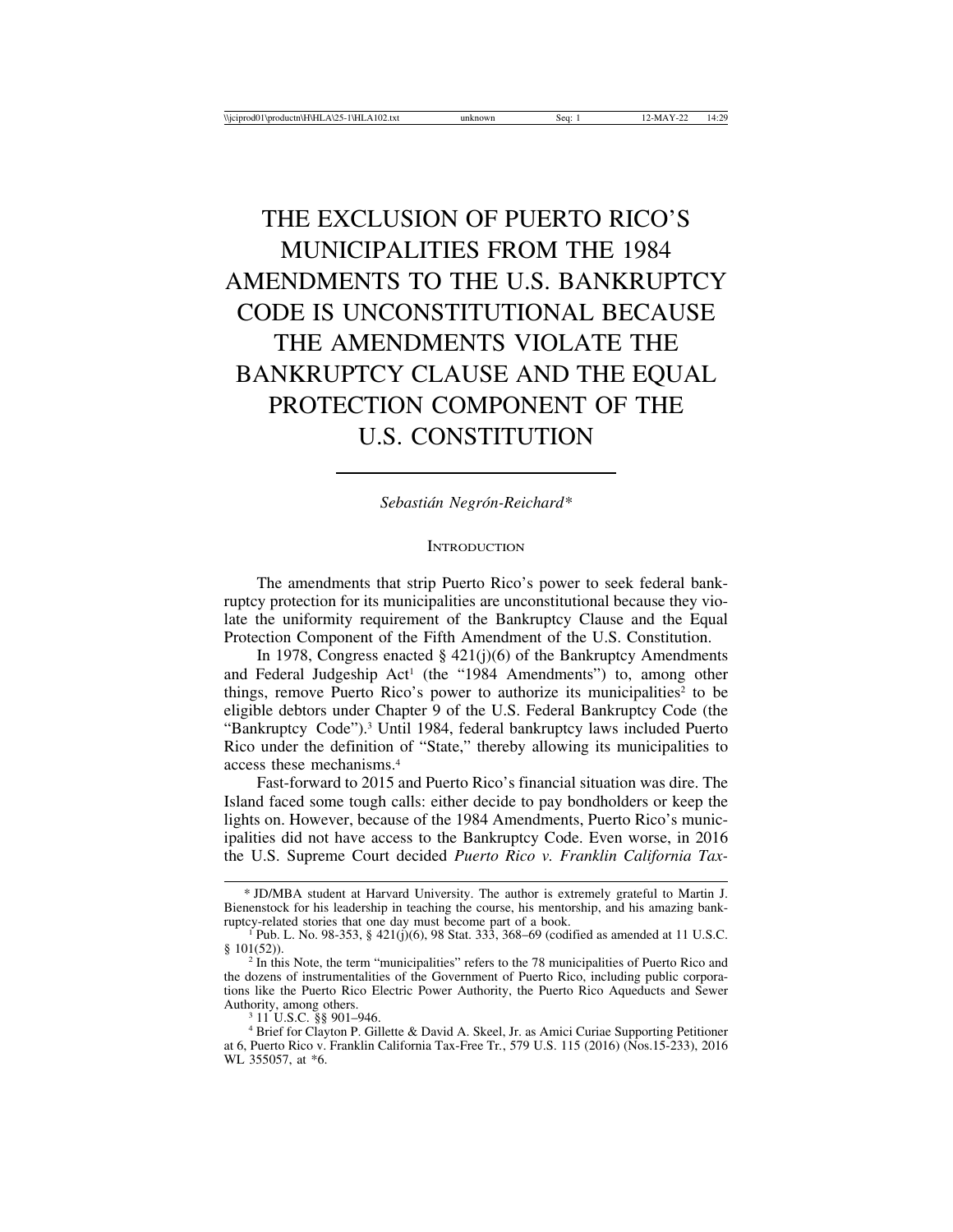*Free Trust*, striking down a local law that Puerto Rico enacted to restructure the obligations of its instrumentalities given the lack of access to federal bankruptcy relief.<sup>5</sup> In light of this worsening financial and political crisis, the Island's exclusion from the 1984 Amendments, and the U.S. Supreme Court's decision, Congress rushed to enact the Puerto Rico Oversight, Management, and Economic Stability Act ("PROMESA").<sup>6</sup> PROMESA established a mechanism for Puerto Rico to restructure its public debt obligations under a bankruptcy-like process, emulating Chapter 9 of the Bankruptcy Code.7 Even though Puerto Rico would have needed Congressional action for a mechanism to restructure its state-wide obligations, $\delta$  direct access to Chapter 9 would have given residents of Puerto Rico the same rights that residents across the 50 states have: the right to have a government that is able to allow its municipalities to access bankruptcy relief during troubling times.

This Note argues that another approach was (and is) possible and examines it in light of Judge Juan R. Torruella's concurrence in the First Circuit decision of *Franklin California Tax-Free Trust v. Puerto Rico*. 9 In the midst of Puerto Rico's crisis in 2015–2016, the Government of Puerto Rico never argued that the 1984 Amendments were unconstitutional. It could have. After briefly discussing the history of the Bankruptcy Code and Puerto Rico, this Note presents arguments as to why the 1984 Amendments violate the Bankruptcy Clause and the Equal Protection Component of the Fifth Amendment of the U.S. Constitution.

HISTORY OF THE FEDERAL BANKRUPTCY CODE AND PUERTO RICO

The year 1984 marked a drastic change in the United States' approach to extending bankruptcy protection to Puerto Rican municipalities. Prior to that, from the earliest days of municipal bankruptcy, Puerto Rico's municipalities always enjoyed access to bankruptcy relief.10

In response to municipal insolvencies during the Great Depression, Congress passed the first municipal bankruptcy statute in 1934 allowing municipalities access to bankruptcy relief.11 However, in 1936 the U.S. Supreme Court invalidated the statute on constitutional grounds in Ashton v. Cameron County District as an improper interference with the sovereignty of

<sup>5</sup> Puerto Rico v. Franklin California Tax-Free Tr., 579 U.S. 115 (2016).

<sup>6</sup> 48 U.S.C. §§ 2101–2241 (2016). <sup>7</sup> *Id.*

<sup>8</sup> 11 U.S.C. § 101(40). States themselves do not have access to a bankruptcy mechanism. Much of Puerto Rico's outstanding debt obligations had been contracted by Puerto Rico's "state" government, so more than Chapter 9 would have been required.

 $^9$  Franklin California Tax-Free Tr. v. Puerto Rico, 805 F.3d 322, 345 (1st Cir. 2015) (Tor-ruella, J., concurring), *aff'd*, 579 U.S. 115 (2016).

<sup>&</sup>lt;sup>10</sup> Brief for Gillette & Skeel, *supra* note 4, at 6.<br><sup>11</sup> Michael W. McConnell & Randal C. Picker, *When Cities Go Broke: A Conceptual Introduction to Municipal Bankruptcy*, 60 U. CHI. L. REV. 425, 450 (1993).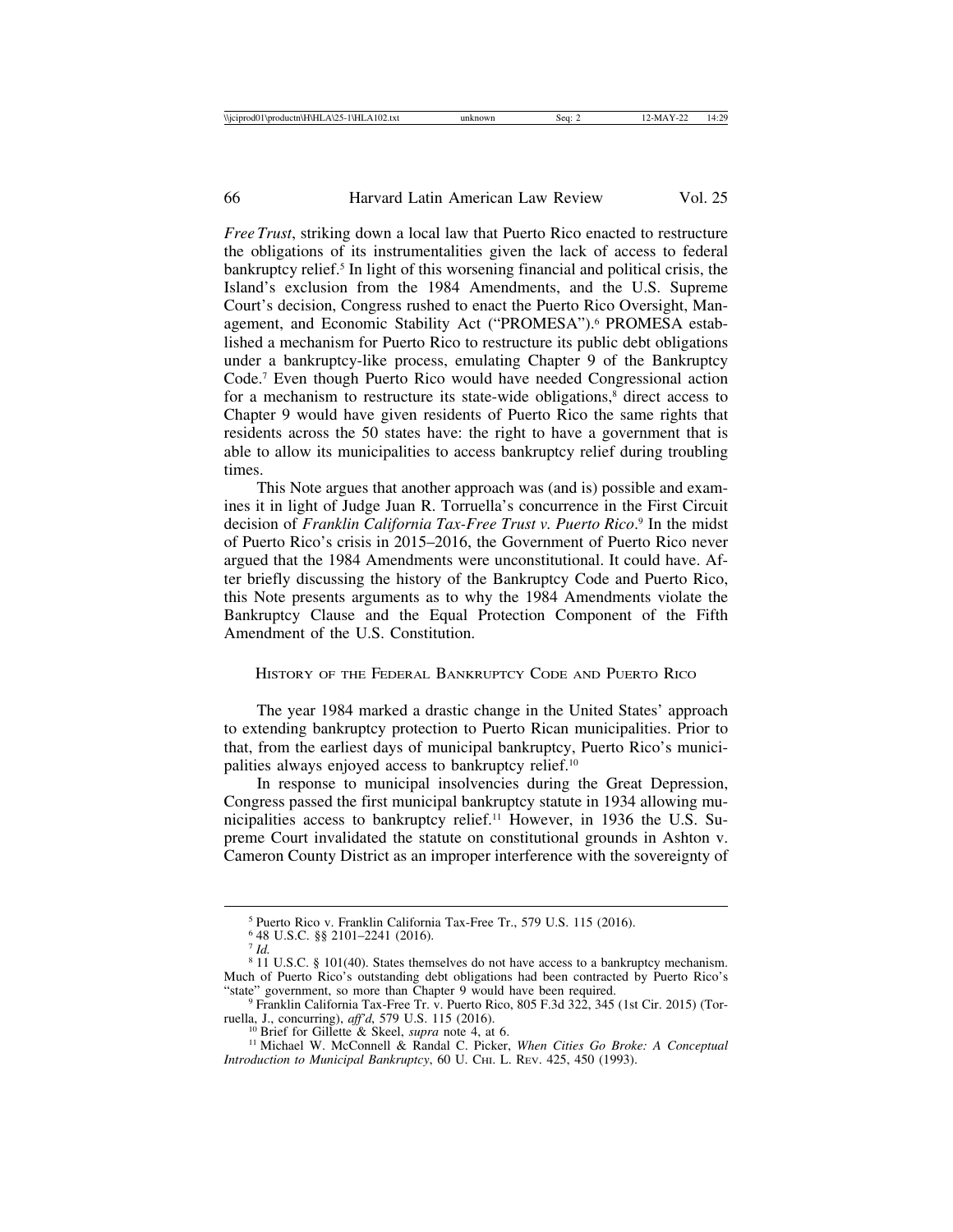the states.12 Congress amended the statute in 1937, authorizing municipalities to access bankruptcy as long as a petitioning municipality showed that it "is authorized by law to take all action necessary to be taken by it to carry out the plan."13 The U.S. Supreme Court upheld this statute in 1938.14

Much of the controversy around Puerto Rico and Chapter 9 involves the definition of the term "States." Since 1938, the definition of the term "States" in § 1(29) of the revised Municipal Bankruptcy Act of 1937 has included territories and possessions of the United States, thus including Puerto Rico.15 In 1946, Congress amended the federal bankruptcy laws to prohibit states from enacting their own municipal bankruptcy schemes.<sup>16</sup>

In the 1970s, Congress reinstated a state-permission requirement, which has survived to this date.<sup>17</sup> Section § 109 (c)(2) of the Bankruptcy Reform Act of 1978 provided that a municipality could be an eligible debtor under Chapter 9 if it was "generally authorized to be a debtor under such chapter by State law, or by a governmental officer or organization empowered by State law to authorize."18 This requirement was enacted to appease federalism concerns that federal bankruptcy without a type of "gateway" provision would infringe on the states' powers.19

The Bankruptcy Reform Act of 1978, which replaced the prior municipal bankruptcy laws, did not include a definition for the term "State."20 In 1984, Congress added a new provision defining "State" as "include[ing] the District of Columbia and Puerto Rico, except for the purpose of defining who may be a debtor under chapter 9 of this title."<sup>21</sup> The reasons for this are unknown.22 The effect: Congress removed Puerto Rico's power to seek federal bankruptcy protection for its municipalities.

For many decades and until the Great Recession, Puerto Rico enjoyed a booming economy. Concerns about lack of access to federal bankruptcy laws were not at the top of the policy priorities for Puerto Rican officials. But in 2015, reasons for the Government of Puerto Rico to seek bankruptcy relief were compelling. That same year, then-Governor García Padilla declared that the Government of Puerto Rico could not pay its debts.23 It was

<sup>&</sup>lt;sup>12</sup> Ashton v. Cameron Cnty. Dist., 298 U.S. 513 (1936).<br><sup>13</sup> Municipal Bankruptcy Act of 1937, Pub. L. No. 302, 50 Stat. 653.<br><sup>14</sup> See United States v. Bekins, 304 U.S. 27 (1938).<br><sup>15</sup> See Act of June 22, 1938, Pub. L. N

<sup>&</sup>lt;sup>16</sup> Act of July 1, 1946, Pub. L. No. 481, ch. 532, § 83(i), 60 Stat. 409, 415. 17 Martin J. Bienenstock, Recent Developments Affecting Chapter 11 Cases, at 33 (Pre-

pared for Task Force on Current Developments of Business Bankruptcy Subcommittee of the Section of Business Law of the American Bar Association Fall Meeting, October 30, 2020).

<sup>&</sup>lt;sup>18</sup> Pub. L. No. 95-598, § 109(c)(2), 92 Stat. 2549, 2557. The current text requires "spe-

cific" authorization by State law rather than "general" authorization. 11 U.S.C. § 109(c)(2). <sup>19</sup> *See* In re City of Vallejo, 403 B.R. 72, 75 (Bankr. E.D. Cal. 2009), *aff'd sub nom.* In re

<sup>&</sup>lt;sup>20</sup> Brief for Gillette & Skeel, *supra* note 4, at 8.<br>
<sup>21</sup> 11 U.S.C. § 101(52).<br>
<sup>22</sup> See Brief for Gillette & Skeel, *supra* note 4, at 8.<br>
<sup>23</sup> Michael Corkery & Mary Williams Walsh, *Puerto Rico's Governor Says Islan Are 'Not Payable'*, N.Y. TIMES, June 28, 2015, *archived at* https://perma.cc/7YAB-RGQS.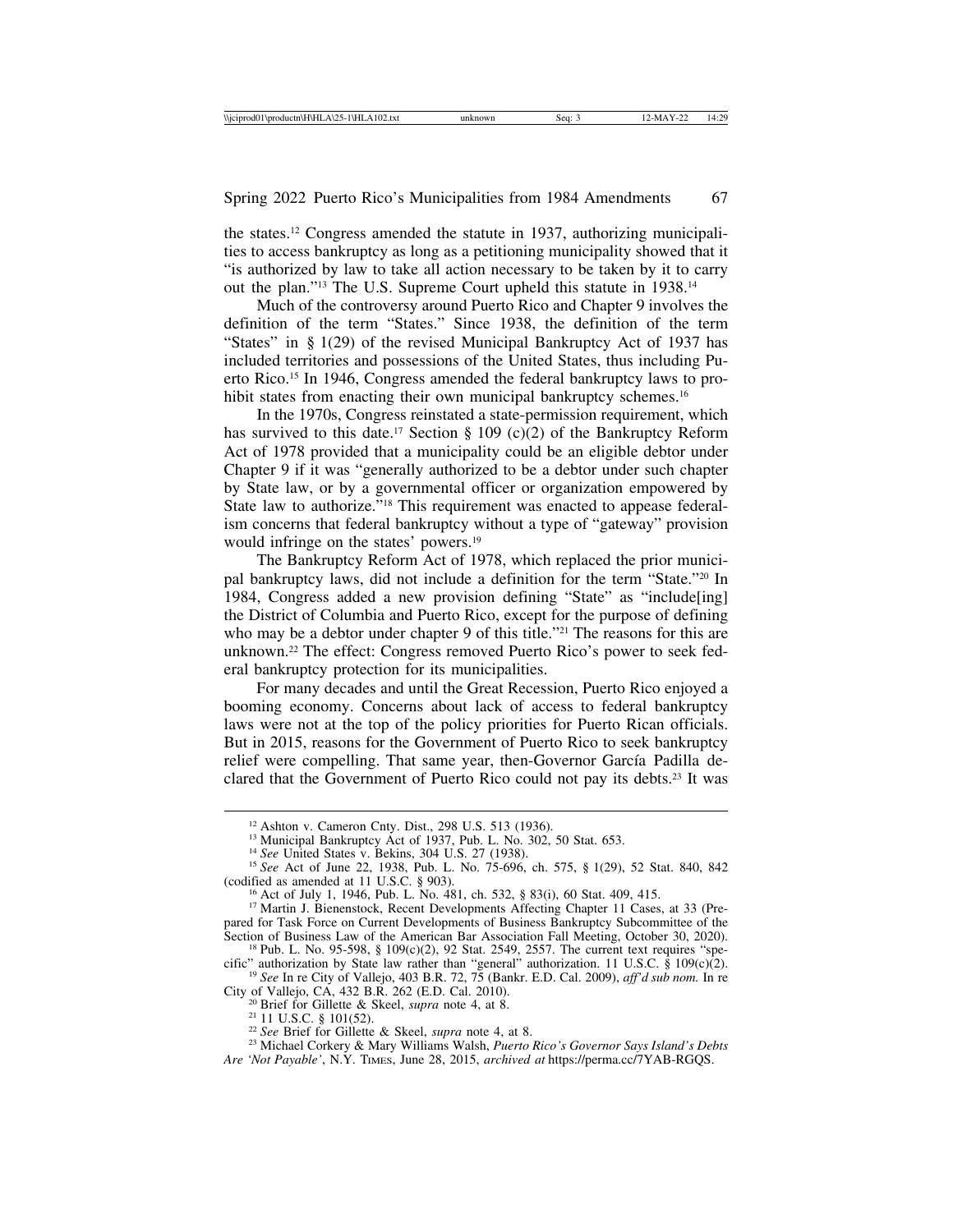the first time a municipality without access to bankruptcy under both state and federal law faced such a dire situation.24 Facing unpayable debts and no mechanism to restructure them, Puerto Rico sought a local restructuring mechanism for its instrumentalities.<sup>25</sup> The Government of Puerto Rico enacted the Puerto Rico Public Corporation Debt Enforcement and Recovery Act (the "Recovery Act"), but it was short-lived.<sup>26</sup>

Franklin California Tax-Free Trust and BlueMountain Capital Management, LLC, among other investment funds, brought separate suits against Puerto Rico and various government officials to enjoin the enforcement of the Recovery Act.27 They claimed that the Bankruptcy Code prohibited Puerto Rico from implementing its own municipal bankruptcy scheme. In *Franklin California*, the U.S. Supreme Court ultimately decided that Chapter 9 of the Bankruptcy Code preempted Puerto Rico's Recovery Act because Puerto Rico is a "State" for Chapter 9 purposes in general.<sup>28</sup> However, it held that Puerto Rico is not a "State" for purposes of the Bankruptcy Code's "gateway" provision governing who may be a debtor, denying it the right to authorize its municipalities to seek relief under Chapter 9 of the Code.29

Given the Court's decision, Congress and the Federal Government were essentially forced to respond. Puerto Rico had amassed over \$72 billion in outstanding debt obligations plus over \$50 billion in unfunded pension liabilities.30 Moreover, the then-United States Secretary of the Treasury observed that the Government of Puerto Rico's ability to provide "basic healthcare, legal, and education services" was in serious doubt.<sup>31</sup> So, in 2016, Congress enacted, and President Obama signed PROMESA<sup>32</sup> into law providing a mechanism for Puerto Rico to restructure its debt and forge a path for its return to the capital markets.<sup>33</sup> PROMESA established a sevenmember Financial Oversight and Management Board (the "Oversight Board") to represent Puerto Rico in its bankruptcy proceedings, in addition to approving fiscal plans and annual budgets for the Government of Puerto Rico and its instrumentalities. While the problems seemed daunting in 2015 for the then-Governor, Puerto Rico's fiscal and economic problems were much more complicated than anyone thought.<sup>34</sup>

<sup>&</sup>lt;sup>24</sup> Brief for Petitioners at 2, Puerto Rico v. Franklin California Tax-Free Tr., 579 U.S. 115 (2016) (Nos.15-233, 15-255), 2016 WL 355054, at  $*2$ .

<sup>&</sup>lt;sup>25</sup> See Puerto Rico Public Corporation Debt Enforcement and Recovery Act. 2014 Laws P.

R. at 371.<br><sup>26</sup> Puerto Rico v. Franklin California Tax-Free Tr., 579 U.S. 115 (2016).<br><sup>27</sup> *Id.* at 116.<br><sup>28</sup> *Id.* <sup>30</sup> Fin. Oversight and Mgmt. Bd. for P.R., 2020 Fiscal Plan for the Commonwealth of<br>Puerto Rico 21 (2020)

<sup>&</sup>lt;sup>31</sup> Letter from Jacob L. Lew, Secretary of the Treasury, to Paul Ryan, Speaker, U.S. House of Representatives (Jan. 15, 2016).<br><sup>32</sup> 48 U.S.C. §§ 2101–2241 (2016).<br><sup>33</sup> *Id.* at § 2121.<br><sup>34</sup> *See generally* Fin. Oversight and Mgmt. Bd. for P.R., *supra* note 30.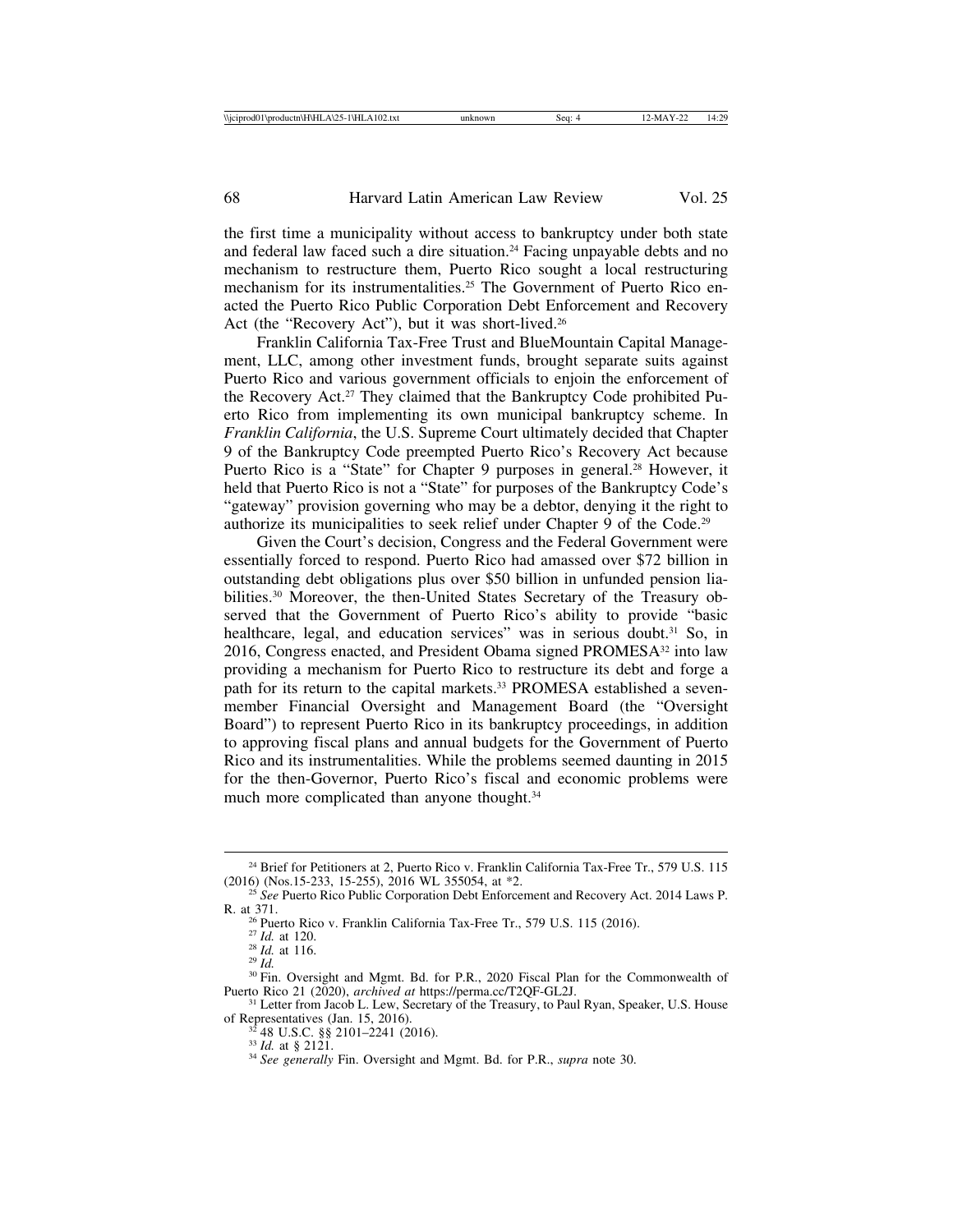# THE 1984 AMENDMENTS TO THE FEDERAL BANKRUPTCY LAWS ARE UNCONSTITUTIONAL BECAUSE THEY EXCLUDE PUERTO RICO FROM GRANTING ACCESS TO CHAPTER 9 RELIEF TO ITS MUNICIPALITIES

In *Franklin California* in 2016, the U.S. Supreme Court held that Puerto Rico's Recovery Act was unconstitutional, but it left unexamined the constitutionality of the 1984 Amendments.<sup>35</sup> This Note does not argue against the U.S. Supreme Court's holding that § 903(1) of Chapter 9 of the Bankruptcy Code preempts the Recovery Act because this section prohibits states from creating their own bankruptcy processes for insolvent municipalities.36 The Court found the Recovery Act was preempted mainly because of two reasons. First, the exception [in §101(52)] "excludes Puerto Rico *only* for purposes of the gateway provision" and Puerto Rico is no less a "State" for the rest of the Bankruptcy Code.<sup>37</sup> Second, "[t]he Code's pre-emption provision has prohibited States and Territories defined as "States" from enacting their own municipal bankruptcy schemes for 70 years."38 The Court presumably got to this narrow holding by following the constitutional avoidance canon that finds in favor of a party on statutory grounds so that the Court does not need to reach the constitutional question at all, even if properly presented in the record.39 The parties to this suit debated the validity of the Recovery Act given Chapter 9 of the Bankruptcy Code,<sup>40</sup> but the Government of Puerto Rico did not challenge the constitutionality of the 1984 Amendments. It could have.

To challenge the constitutionality of the 1984 Amendments, Puerto Rico could have expanded on Judge Torruella's concurrence in the First Circuit decision of *Franklin California*. 41 This would have led Puerto Rico to make two claims: (1) Puerto Rico's exclusion from allowing its municipalities to access Chapter 9 of the Bankruptcy Code is unconstitutional, and (2) the 1984 Amendments violate the Equal Protection Component of the Fifth Amendment. The force of these potential claims is analyzed, respectively.

### I. THE 1984 AMENDMENTS VIOLATE THE UNIFORMITY REQUIREMENT OF THE BANKRUPTCY CLAUSE OF THE U.S. CONSTITUTION

While Puerto Rico enacted its local bankruptcy law as the quickest way to grant relief to its instrumentalities, an alternative strategy would have

<sup>&</sup>lt;sup>35</sup> Puerto Rico v. Franklin California Tax-Free Tr., 579 U.S. 115, 116 (2016).<br><sup>36</sup> *Id.* at 126–27.<br><sup>37</sup> *Id.* at 126.<br><sup>38</sup> *Id.* at 126–27.<br><sup>38</sup> *Id.* at 126–27.<br><sup>39</sup> Ashwander v. Tennessee Valley Auth., 297 U.S. 288, concurring). <sup>40</sup> *Franklin California Tax-Free Tr.*, 579 U.S. at 127. <sup>41</sup> Franklin California Tax-Free Tr. v. Puerto Rico, 805 F.3d 322, 345 (1st Cir. 2015) (Tor-

ruella, J., concurring).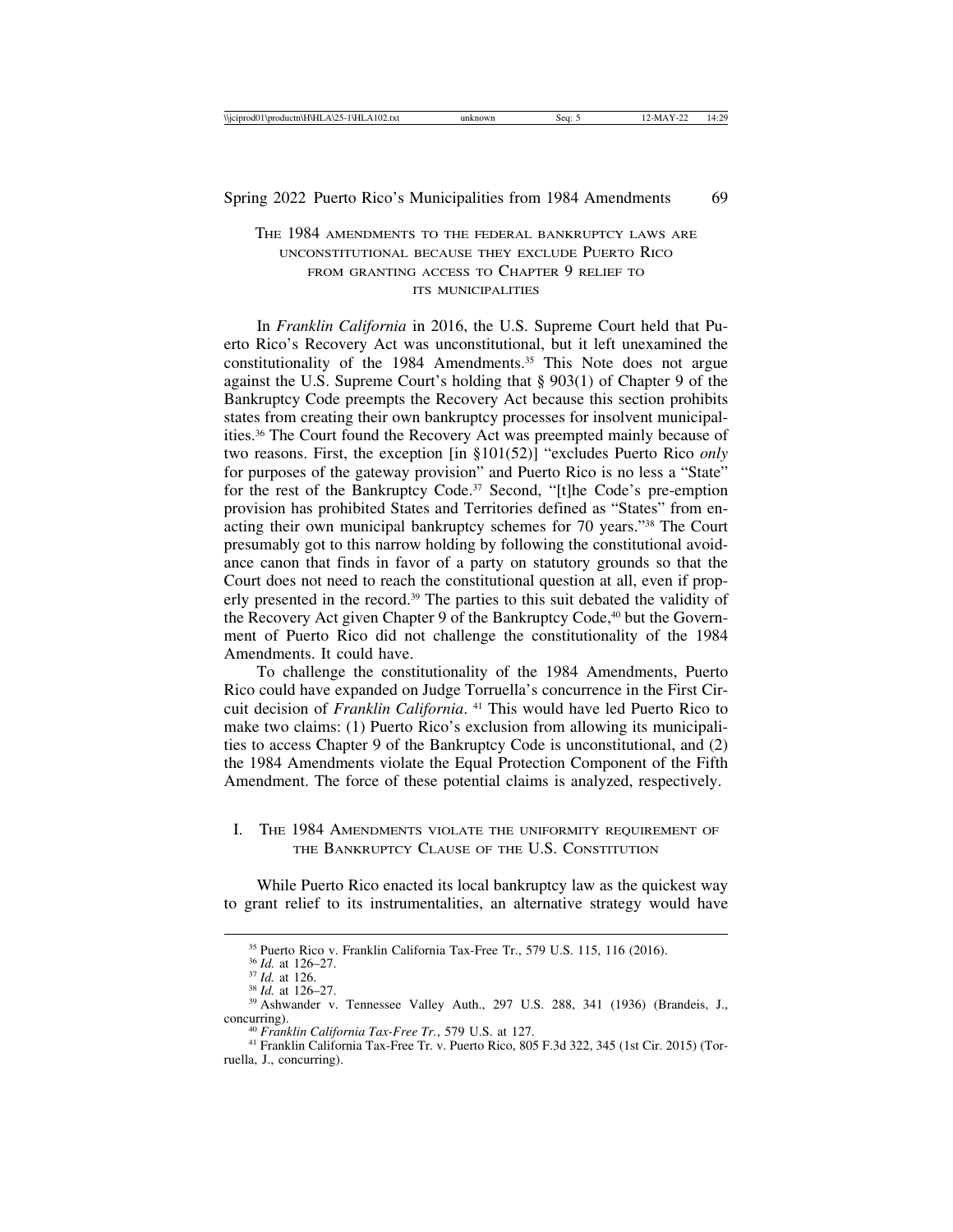been to argue that the 1984 Amendments were unconstitutional as they establish bankruptcy legislation that is not uniform with regards to the rest of the United States.42 These amendments violate the uniformity requirement of the Bankruptcy Clause of the U.S. Constitution.43 The Bankruptcy Clause states that "Congress shall have the power. . . [t]o establish. . . uniform laws on the subject of bankruptcies throughout the United States."44

Judge Torruella correctly concludes that it would be absurd to argue that the exclusion of Puerto Rico in the 1984 Amendments is not prohibited by the uniformity requirement of the Bankruptcy Clause. To determine this, Judge Torruella starts where one should: the text of the constitutional provision. "Uniform" means that something is "always the same, as in character or degree"45 and "[c]haracterized by a lack of variation; identical or consistent."46 Judge Torruella, based on these definitions, stated:

Prohibiting Puerto Rico from authorizing its municipalities to request Chapter 9 relief, while allowing all the states to benefit from such power, is hardly in keeping with these definitions. It would be absurd to argue that the exclusion of Puerto Rico from the protection of the Bankruptcy Code by the enactment of the 1984 Amendments is not prohibited by the unequivocal language of the Bankruptcy Clause of the Constitution.<sup>47</sup>

Given the definition of the term "uniform" is clear, "reliance on legislative history is unnecessary in light of the statute's unambiguous language."48 However, an analysis of the history of the term "uniform" in the context of the Bankruptcy Clause also supports the proposition that the 1984 Amendments are unconstitutional. Looking to the Constitutional Convention as a source of understanding the uniformity requirement of the Bankruptcy Clause, there is little recorded debate on the subject.49 James Madison, in the Federalist Papers, stated:

The power of establishing uniform laws of bankruptcy is so intimately connected with the regulation of commerce, and will prevent many frauds where the parties or property may lie or be

<sup>&</sup>lt;sup>42</sup> *Id.*<br><sup>43</sup> *Id.*<br><sup>44</sup> U.S. Const. art. I, § 8, cl. 4.<br><sup>45</sup> *Franklin California Tax-Free Tr.*, 805 F.3d at 346 (Torruella, J., concurring) (quoting<br>The American Heritage Dictionary of the English Language 1881 (4th ed

<sup>&</sup>lt;sup>46</sup> *Id.* (quoting Black's Law Dictionary, 1761 (10th ed. 2014)).<br><sup>47</sup> *Id.*<br><sup>48</sup> Mohamad v. Palestinian Auth., 566 U.S. 449, 458–59 (2012) (quoting Milavetz, Gallop & Milavetz, P.A. v. United States, 559 U.S. 229, 236 n.3 (2010)); *see also* Circuit City Stores, Inc. v. Adams, 532 U.S. 105, 119 (2001) ("[W]e do not resort to legislative history to cloud a

<sup>&</sup>lt;sup>49</sup> Daniel A. Austin, *Bankruptcy and the Myth of "Uniform Laws"*, 42 SETON HALL L. REV. 1081, 1151 (2012).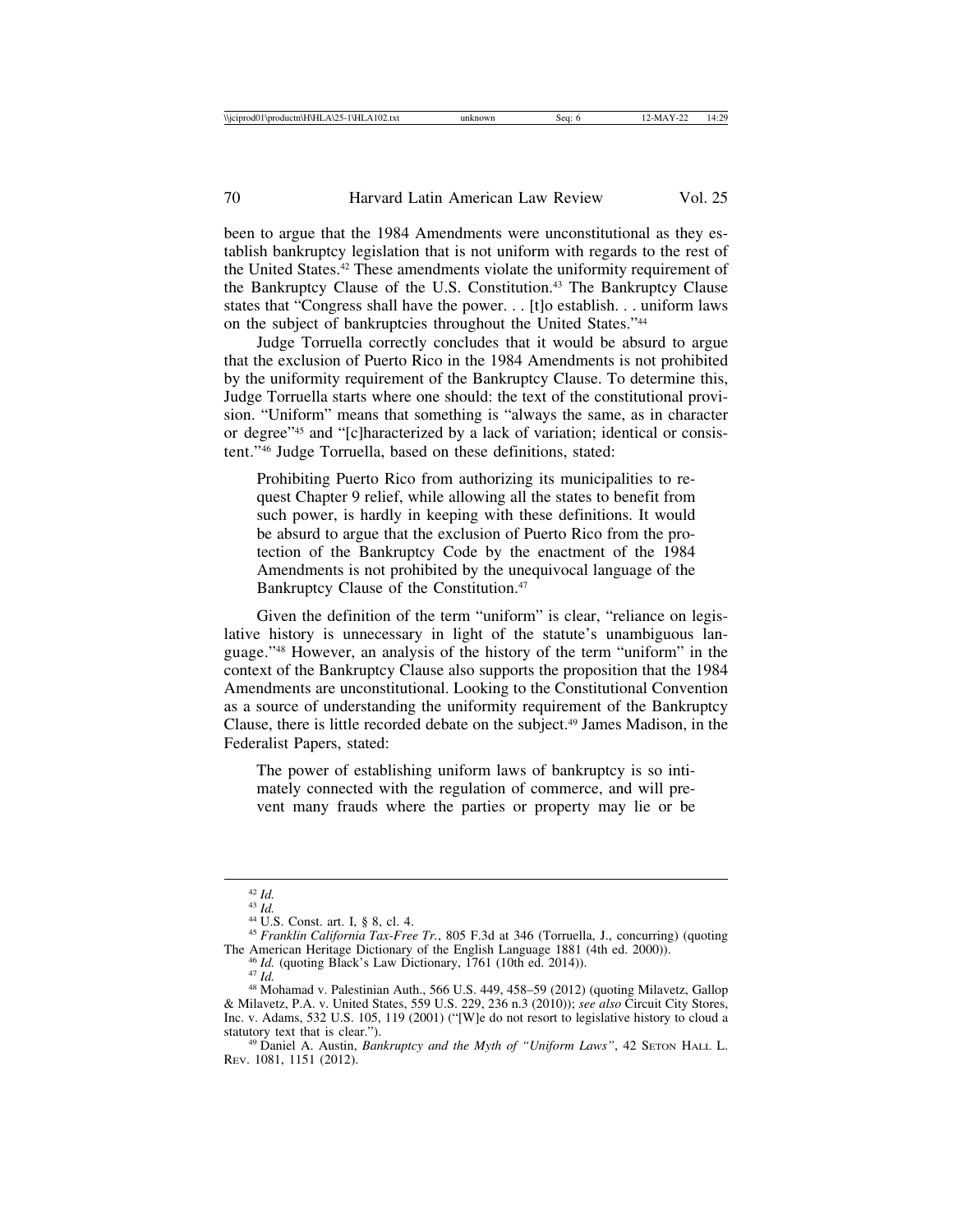removed into different States, that the expediency of it seems not likely to be drawn into question.<sup>50</sup>

The framers were concerned about a patchwork of bankruptcy laws throughout the states.<sup>51</sup> No further comment is found before the Bankruptcy Clause was incorporated into the U.S. Constitution as it presently appears.<sup>52</sup> The Framers did not put the Bankruptcy Clause immediately after the Commerce Clause by accident.<sup>53</sup> Congress's power to regulate commerce uniformly under the Commerce Clause, which has identical language to the Bankruptcy Clause, applies in full force to Puerto Rico.54 In *Trailer Marine Transp. Corp. v. Rivera V´azquez*, the First Circuit held that:

The central rationale of [the] dormant Commerce Clause doctrine . . . is to foster economic integration and prevent local interference with the flow of the nation's commerce. This rationale applies with equal force to official actions of Puerto Rico. Full economic integration is as important to Puerto Rico as to any state in the  $Union.<sup>55</sup>$ 

This logic, put together, "gives added weight to the conclusion that the language in the Clause means what it unequivocally states: bankruptcy laws must be *uniform* throughout the United States or else are invalid."56

Federal bankruptcy laws cannot apply only to one regional debtor. Courts have analyzed uniformity under the Bankruptcy Code employing a "geographic uniformity" standard.<sup>57</sup> This standard "prohibits Congress from enacting a bankruptcy law that, by definition, applies only to one regional debtor. To survive scrutiny under the Bankruptcy Clause, a law must at least apply uniformly to a defined class of debtors."58 For example, the Court struck down the Rock Island Railroad Transition and Employee Assistance Act because it was "inconsistent with the uniformity requirement in the bankruptcy clause."59 The Court concluded that this law was "applicable to only one debtor, could be enforced only by one reorganization court presiding over that debtor, and [did] not address a class of similar debtors or a particular geographical problem."60 For "[t]o hold otherwise would allow

<sup>&</sup>lt;sup>50</sup> See The Federalist No. 42, 237 (James Madison) (Robert A. Ferguson, ed., 2006).<br><sup>51</sup> Austin, *supra* note 49, at 1152.<br><sup>52</sup> Franklin California Tax-Free Tr., 805 F.3d 322 at 346.<br><sup>53</sup> See generally CHARLES WARREN, BA

may be uniform and yet "recognize the laws of the state in certain particulars, although such recognition may lead to different results in different states"); Schultz v. United States, 529 F.3d 343, 351 (6th Cir. 2008) ("The Court . . . has consistently described the Bankruptcy Clause's uniformity requirement as 'geographical, and not personal."' (quoting Hanover Nat.

<sup>&</sup>lt;sup>58</sup> Ry. Lab. Executives' Ass'n v. Gibbons, 455 U.S. 457, 473 (1982).<br><sup>59</sup> Bienenstock *supra* note 17, at 448 (citing *Gibbons*, 455 U.S. at 468–72).<br><sup>60</sup> *Id.*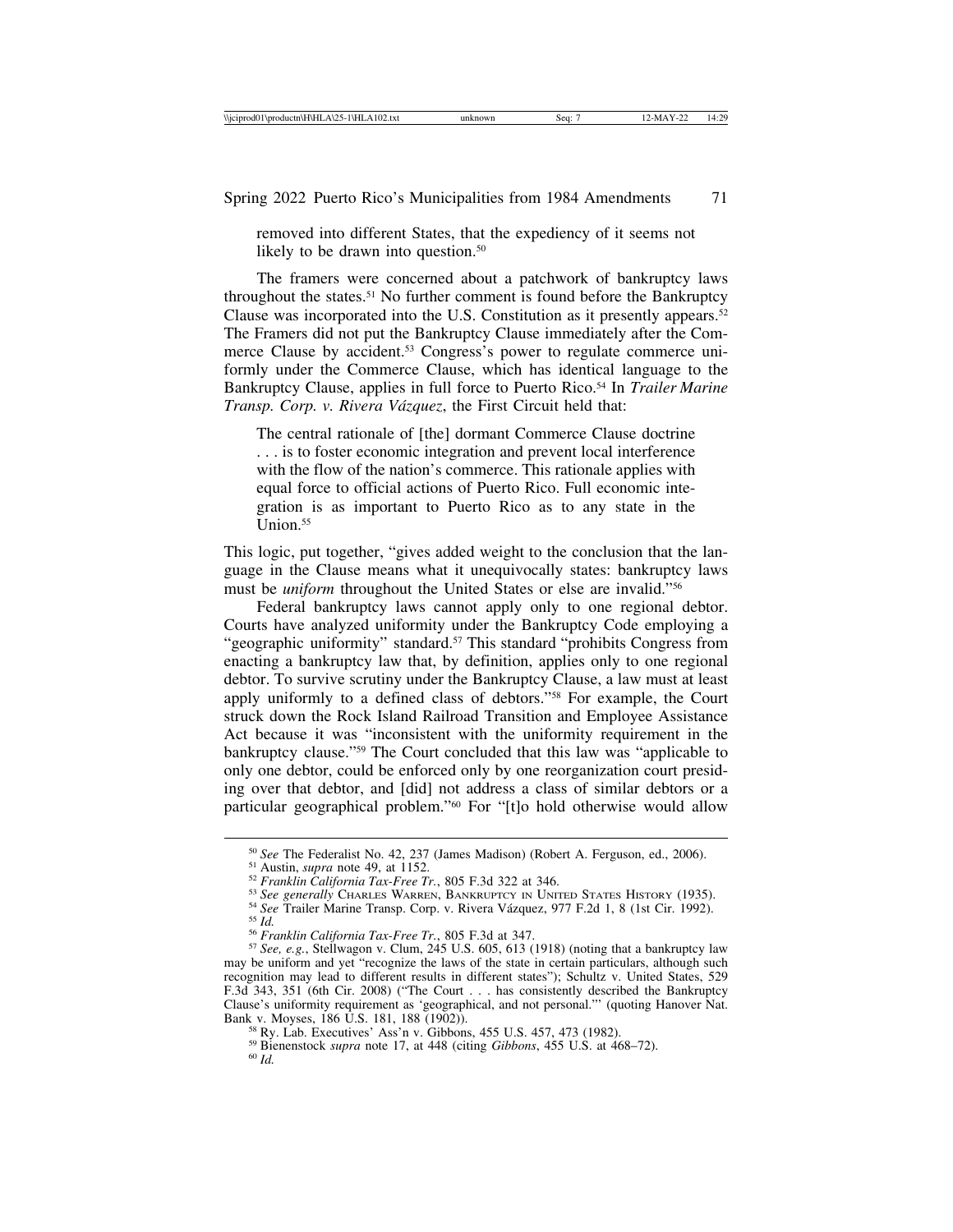Congress to repeal the uniformity requirement from Art. I, § 8, cl. 4 of the Constitution."61

Lastly, applying the absurdity doctrine, courts could find that it does not make sense for Congress to completely strip Puerto Rico's municipalities from any access to bankruptcy. "[T]he [U.S.] Supreme Court has subscribed to the idea that judges may deviate from even the clearest statutory texts when a given application would otherwise produce 'absurd' results."62 The Marshall Court held that "a court's obligation to the text ceased when 'the absurdity and injustice of applying the provision to the case, would be so monstrous, that all mankind would, without hesitation, unite in rejecting the application.'"<sup>63</sup> Congress designed Chapter 9 to provide municipalities throughout the United States with a "fresh start."64 Many insolvent municipalities throughout the United States have invoked Chapter 9 to seek this "fresh start," including Detroit, Michigan; Jefferson Country, Alabama; and Orange County, California.65 Special-purpose districts have also filed for bankruptcy, including entities dealing with fire protection, health care, and schools.<sup>66</sup> Like these entities, Puerto Rico, through its municipalities and instrumentalities, provides essential government services. The U.S. Supreme Court's decision in *Franklin California*, although it did not address the constitutionality of the 1984 Amendments, effectively led to an absurd result. It is well summarized in Puerto Rico's brief before the U.S. Supreme Court:

Finally, the decision represents the first time in the history of the United States that an entity has been categorically barred from seeking bankruptcy protection under both federal and state law. Prior to the First Circuit's decision, every person, corporation, organization, and municipality in the country had been permitted to commence debt-relief proceedings under either federal or state law, provided that they met the criteria prescribed in an existing federal or state bankruptcy statute. The court below upended nearly two centuries of bankruptcy practice when it prohibited Puerto Rico's municipalities from availing themselves of both federal law and Commonwealth law.<sup>67</sup>

It is therefore an absurd and counterintuitive result that—because of the 1984 Amendments—municipalities serving as home to the over three million residents of Puerto Rico were left without any access to bankruptcy relief.

<sup>&</sup>lt;sup>61</sup> Gibbons, 455 U.S. at 473.<br><sup>62</sup> John F. Manning, *The Absurdity Doctrine*, 116 Harv. L. REV. 2387, 2388 (2003).<br><sup>63</sup> *Id.* (quoting Sturges v. Crowinshield, 17 U.S. (4 Wheat.) 122, 203 (1819)).<br><sup>64</sup> *See* McConnell &

<sup>(2014).</sup> <sup>66</sup> Jeff Chapman, Adrienne Lu & Logan Timmerhoff, *By the Numbers: A Look at Munici-*

*pal Bankruptcies Over the Past 20 Years*, THE PEW CHARITABLE TRUSTS (July 6, 2020), *archived at https://perma.cc/RP9J-YO4G.* 

<sup>&</sup>lt;sup>67</sup> Brief for Petitioners, *supra* note 24, at 3.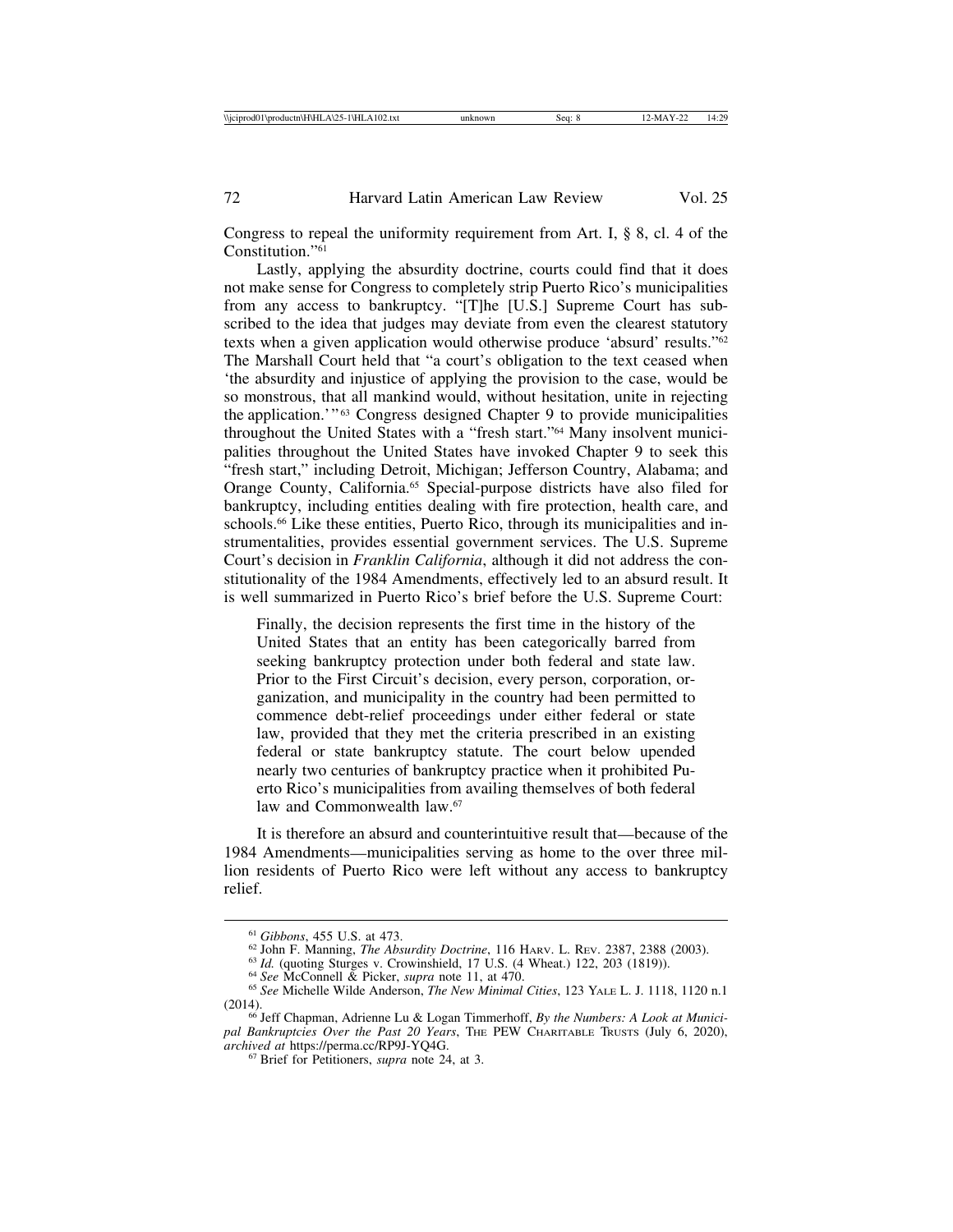In light of the framework discussed above, excluding Puerto Rico from deciding who may be a debtor under Chapter 9 of the Bankruptcy Code is unconstitutional and in violation of the uniformity principle of the Bankruptcy Clause of the U.S. Constitution.

# II. THE 1984 AMENDMENTS VIOLATE THE EQUAL PROTECTION COMPONENT OF THE FIFTH AMENDMENT OF THE U.S. **CONSTITUTION**

"Discrimination by the federal government violates the Fifth Amendment when it constitutes 'a denial of due process of law.'"<sup>68</sup> This denial of due process of law by the Federal Government is considered the Equal Protection Component of the Fifth Amendment.<sup>69</sup> "Equal protection analysis in the Fifth Amendment area is the same as that under the Fourteenth Amendment."70

The Federal Government argues in *United States v. Vaello-Madero* that the Territorial Clause allows Congress to "pass economic and social welfare legislation for the territories where there is a rational basis for such actions," relying on the U.S. Supreme Court's prior interpretation of the clause.<sup>71</sup> Supporters of the constitutionality of the 1984 Amendments argue that they are constitutional because the uniformity clause does not apply to Puerto Rico. They use the Territorial Clause to argue that Congress can treat Puerto Rico differently. But the District Court for the District of Puerto Rico summed it up nicely when it said that the Federal Government cannot use the Territorial Clause as a "blank check" to violate the constitutional rights of residents of Puerto Rico.<sup>72</sup> Considering the Equal Protection Component of the Fifth Amendment of the U.S. Constitution, the 1984 Amendments are unconstitutional because they cannot withstand a rational-basis test.

The Territorial Clause provides some leeway for the Federal Government's treatment of Puerto Rico, but not in all cases. The U.S. Supreme Court cases of *Califano v. Gautier-Torres* and *Harris v. Rosario* allowed Congress to legislate differently for Puerto Rico as long as it had a rational basis for the disparate treatment.73

In *Califano*, the U.S. Supreme Court held that the denial of Supplemental Security Income ("SSI") benefits to a recipient who acquired them while a resident of one of the 50 states—but then moved to Puerto Rico—was constitutional.74 Congress amended the Social Security Act in 1972 and ex-

<sup>68</sup> United States v. Vaello-Madero, 956 F.3d 12, 18 (1st Cir. 2020) (quoting *Bolling v.*

<sup>&</sup>lt;sup>69</sup> *Id.* (citing U.S. Dep't of Agric. v. Moreno, 413 U.S. 528, 533 (1973)).<br><sup>70</sup> *Id.* (quoting Adarand Constructors, Inc. v. Pena, 515 U.S. 200, 224 (1995)).<br><sup>71</sup> United States v. Vaello Madero, 356 F. Supp. 3d 208, 21

<sup>651</sup>–52 (1980).

<sup>74</sup> *Id.*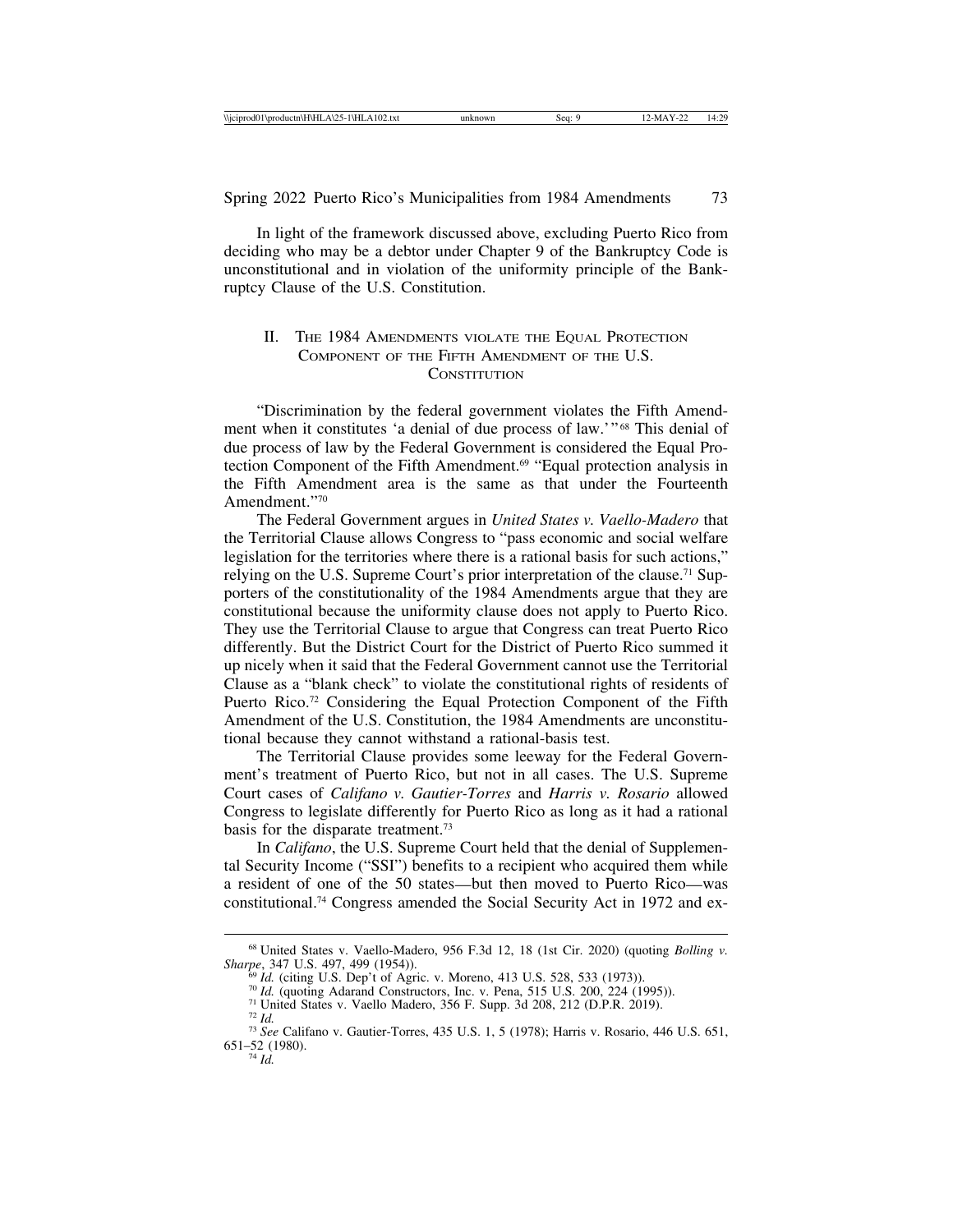cluded Puerto Rico from SSI, a program meant to provide support to qualified aged, blind, and disabled persons.75 Based on the text of the statute, persons in Puerto Rico are not eligible to receive SSI benefits, but are eligible to receive benefits under the pre-existing programs that applied to Puerto Rico.76 In addition to Puerto Rico, Guam and the U.S. Virgin Islands are excluded from SSI payments, while the residents of the 50 states, the District of Columbia, and the Commonwealth of the Northern Mariana Islands are eligible.77

Appellees Torres, Colon, and Vega received SSI benefits while residing in Connecticut, Massachusetts, and New Jersey, respectively, but lost them upon moving to Puerto Rico.78 The appellees filed different suits in the District Court for the District of Puerto Rico, which held that the Constitution requires that a person who travels to Puerto Rico must be given the same benefits they were receiving before.79 The U.S. Supreme Court reversed, stating that it has never held that the constitutional right to travel embraces the doctrine "that a person who travels to Puerto Rico is entitled to benefits superior to those enjoyed by other residents of Puerto Rico if the newcomer enjoyed those benefits in the State from which he came."80 It cautioned that such doctrine would open the door to benefits a state might provide for its residents, and then would require that state to continue providing them should a resident move to another state.<sup>81</sup> The Court held that "the broader implications of such a doctrine in other areas of substantive law would bid fair to destroy the independent power of each State under our Constitution to enact laws uniformly applicable to all of its residents."82 *Califano*, however, "is an opinion in which the footnotes are almost as important as its main text."83 The Court decided *Califano* on issues related to the right to travel, not on equal protection grounds.84 Two years later, in *Harris*, Justice Mar-

<sup>75</sup> *Id*. at 3. <sup>76</sup> *Id.* at 4. The SSI program replaced the federal-state programs of: Old Age Assistance, 42 U.S.C. § 301 et seq.; Aid to the Blind, 42 U.S.C. § 1201 et seq.; Aid to the Disabled, 42 U.S.C. § 1351 et seq.; and Aid to the Aged, Blind, and Disabled, 42 U.S.C. § 1381 et seq.

Puerto Rico had access to these old programs, but not SSI.<br>
<sup>77</sup> 42 U.S.C. § 1381 et seq.<br>
<sup>78</sup> Califano, 435 U.S. at 3.<br>
<sup>79</sup> Id.<br>
<sup>80</sup> ld. at 4.<br>
<sup>81</sup> Id.<br>
<sup>82</sup> Id. at 5.<br>
<sup>83</sup> United States v. Vaello-Madero, 956 F.3d 1 U.S. at 3 n.4). Footnote 3 reads:

The complaint had also relied on the equal protection component of the Due Process Clause of the Fifth Amendment in attacking the exclusion of Puerto Rico from the SSI program. Acceptance of that claim would have meant that all otherwise qualified persons in Puerto Rico are entitled to SSI benefits, not just those who received such benefits before moving to Puerto Rico. But the District Court apparently acknowledged that Congress has the power to treat Puerto Rico differently, and that every federal program does not have to be extended to it. Puerto Rico has a relationship to the United States "that has no parallel in our history." <sup>84</sup> *Id.* at 20.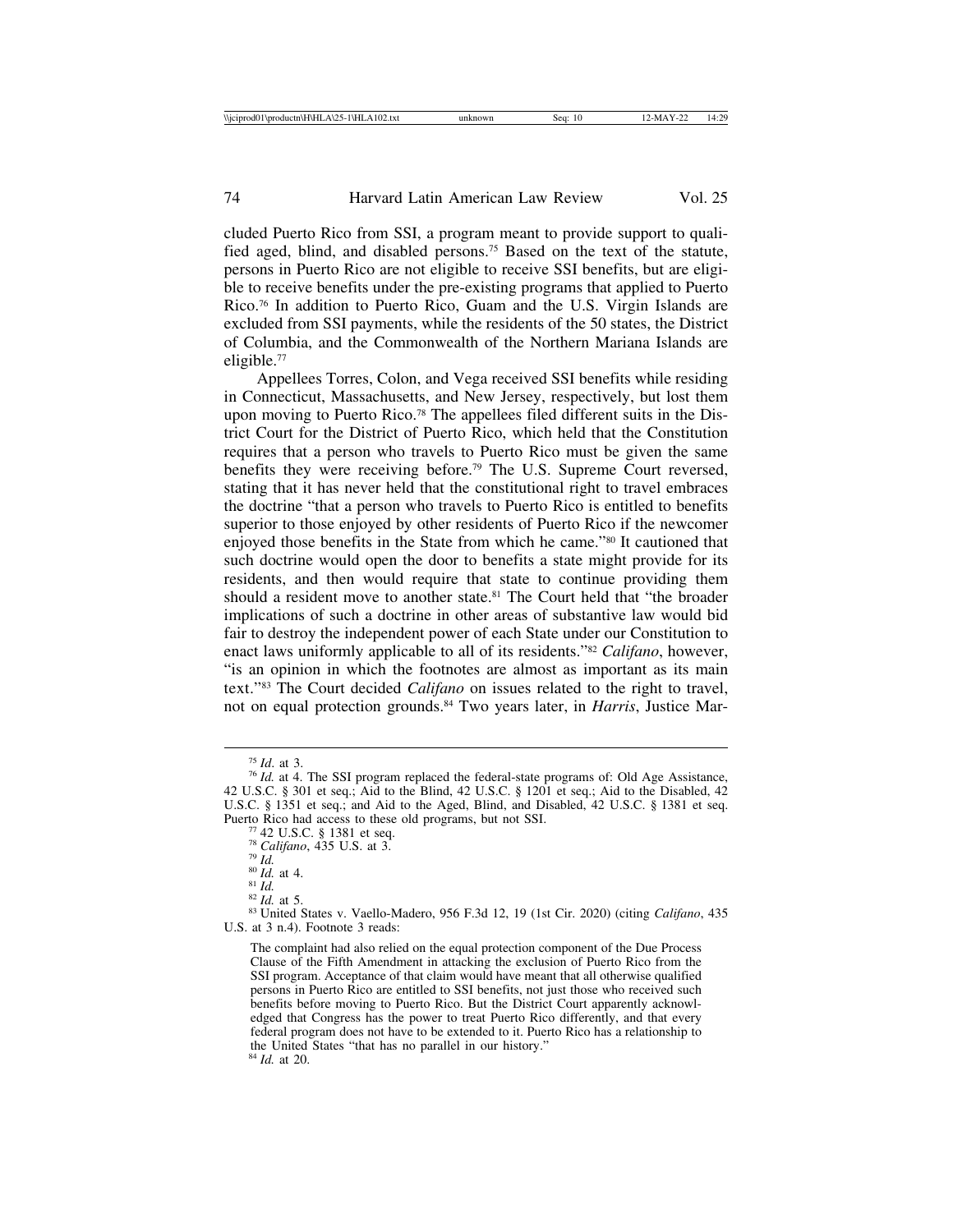shall confirmed that there was no equal protection question before the court in *Califano*. 85

In *Harris*, the Court held that a lower level of Aid to Families with Dependent Children ("AFDC") program reimbursement provided to Puerto Rico did not violate the Fifth Amendment's equal protection guarantee.<sup>86</sup> Ultimately, the Court decided this case based on the Territorial Clause of the U.S. Constitution stating that Congress is empowered "to 'make all needful Rules and Regulations respecting the Territory . . . belonging to the United States,' [and] may treat Puerto Rico differently from States so long as there is a rational basis for its actions."87 The Court listed three factors as a basis to justify the rational basis test: "Puerto Rican residents do not contribute to the federal treasury; the cost of treating Puerto Rico as a State under the statute would be high; and greater benefits could disrupt the Puerto Rican economy."88

*Califano* and *Harris*, put together, held that "pursuant to Congress's powers under the Territorial Clause, only rational basis review is warranted when considering the validity of a statute that treats Puerto Rico differently."89 But *Califano* and *Harris* are not a carte blanche to discriminate against Puerto Rico residents in all cases,<sup>90</sup> and the First Circuit declined to read the cases so broadly when deciding *Vaello-Madero*. 91 Judge Torruella's concurrence in *Franklin California* also points to this distinction.<sup>92</sup> The rulings in *Califano* and *Harris* did not address discriminatory treatment of Puerto Rico residents, specifically because the U.S. Supreme Court decided *Califano* on the basis of the right to travel<sup>93</sup> and *Harris* on the basis of block grants received by the territory under the AFDC program.<sup>94</sup>

The Bankruptcy Code is a statute that treats Puerto Rico differently, and thus a rational-basis test is warranted. It is well established that "[a] legislative classification . . . be sustained, if the classification itself is rationally related to a legitimate government interest."95 The 1984 Amendments, insofar as they exclude Puerto Rico, could have been constitutional had there been a conceivable government interest in stripping the municipalities of

<sup>85</sup> *See* Harris v. Rosario, 446 U.S. 651, 651–52 (1980), 446 U.S. at 654–655 (Marshall, J., dissenting) ("[T]he District Court relied entirely on the right to travel, and therefore no equal protection question was before this Court. The Court merely referred to the equal protection claim briefly in a footnote . . . At most, [this is] reading[] more into that single footnote of dictum [in *Califano*] than it deserves.").

<sup>&</sup>lt;sup>86</sup> *Id.* at 651–52.<br><sup>87</sup> *Id.* (quoting U.S. Const. art. IV, § 3, cl. 2).<br><sup>88</sup> *Id.* at 652 (citing *Califano*, 435 U.S. at 5 n.7).<br><sup>89</sup> Franklin California Tax-Free Tr. v. Puerto Rico, 805 F.3d 322, 348 (1st Cir. 2015)

<sup>&</sup>lt;sup>90</sup> United States v. Vaello-Madero, 956 F.3d 12, 19 (1st Cir. 2020).<br><sup>91</sup> Id.<br><sup>92</sup> Franklin California Tax-Free Tr., 805 F.3d at 348 (Torruella, J., concurring).<br><sup>93</sup> Califano v. Gautier-Torres, 435 U.S. 1, 4–5 (1978).<br><sup></sup> 533 (1973)).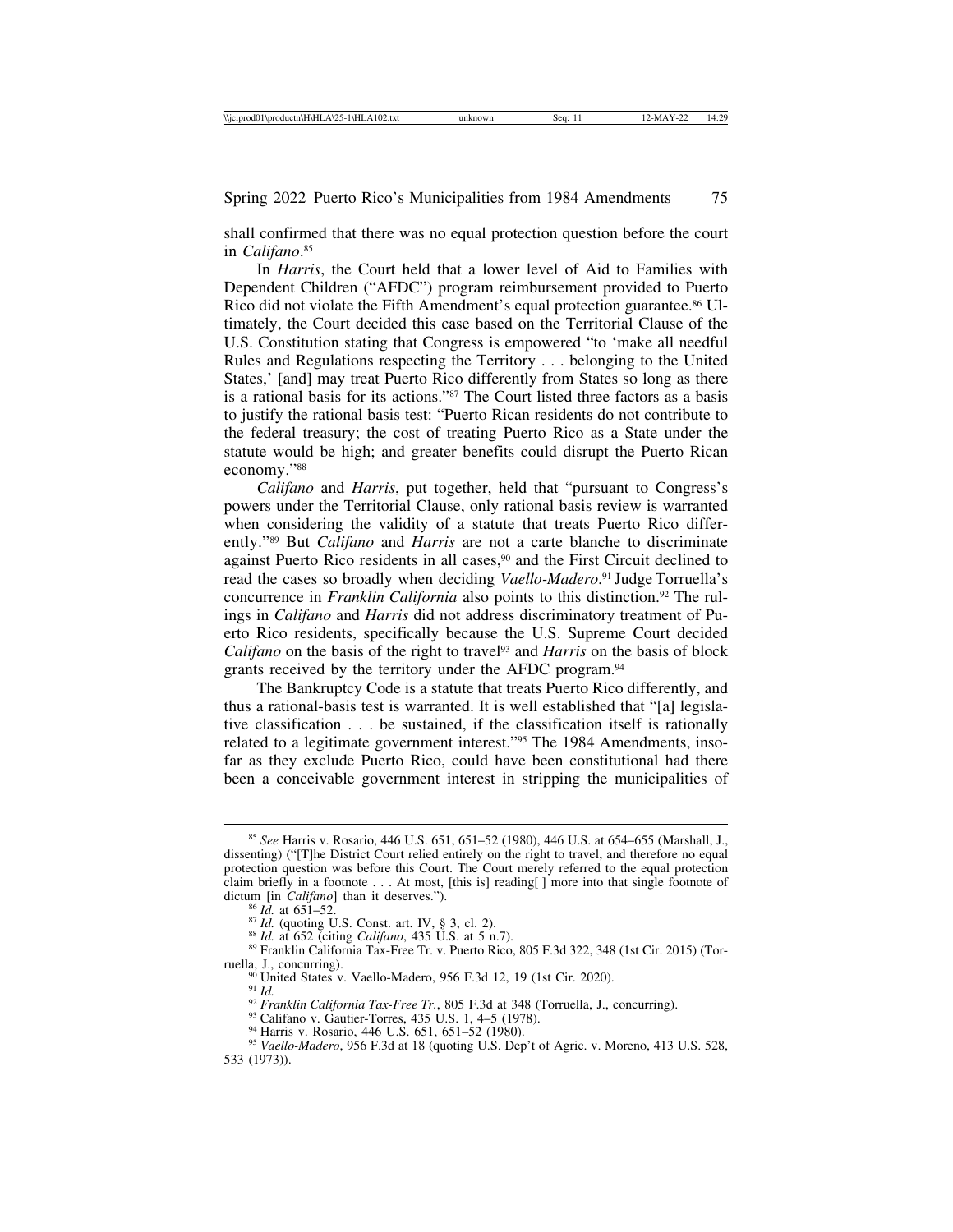Puerto Rico from access to Chapter 9.<sup>96</sup> But there are no conceivable reasons that withstand the rational-basis test to remove Puerto Rico's power to authorize its municipalities to access bankruptcy. Congress's decision to treat Puerto Rico—and its residents—differently is arbitrary because it is not rationally related to any conceivable legitimate purpose. In essence, the 1984 Amendments benefited creditors at the expense of the residents of the Island. Puerto Rico was unreasonably and arbitrarily barred from accessing a remedy it had previously been afforded access to for four decades. The following are the five key reasons for making the case that the 1984 Amendments violate the Equal Protection Component of the Fifth Amendment.

First, "[t]here is absolutely nothing in the record of the 1984 Amendments to justify [the majority's statement that Congress sought to preserve to itself the power to authorize Puerto Rican municipalities to seek Chapter 9 relief] or Congress's legitimate purpose in adopting them."97 In *Franklin California*, Judge Torruella's concurrence is an eloquent walk through the scant information available as to how the 1984 Amendments came to fruition.98 The U.S. House of Representatives originally passed H.R. 5174 which eventually became law after amendments—without the Chapter 9 debtor eligibility exclusion for Puerto Rico. However, then-Senator Strom Thurmond, a Republican from South Carolina, introduced the amendment during the Senate's review of H.R. 5174 to exclude Puerto Rico and the District of Columbia from this provision.<sup>99</sup> The U.S. Senate's original bill also did not have a provision excluding Puerto Rico and the District of Columbia.100 Then-Senators Dole, Thurmond, and Hefflin, without giving any explanation, introduced an amendment to incorporate the Chapter 9 exclusion.101

Second, courts are required to carefully examine Congress's statutory text and justifications when interpreting changes to bankruptcy statutes.102 "There is hermetic silence regarding all of the issues or questions that would normally arise and be discussed when a provision that was part of the Bankruptcy Code for close to half a century, and whose elimination would affect

<sup>96</sup> *Franklin California Tax-Free Tr.*, 805 F.3d at 348 (Torruella, J., concurring); *see* FCC v. Beach Commc'ns, Inc., 508 U.S. 307, 313 (1993) ("[A] statutory classification that neither proceeds along suspect lines nor infringes fundamental constitutional rights must be upheld against equal protection challenges if there is any reasonably conceivable state of facts that could provide a rational basis for the classification.").

<sup>&</sup>lt;sup>97</sup> Franklin California Tax-Free Tr., 805 F.3d at 349 (Torruella, J., concurring).<br><sup>98</sup> Id. at 345–50.<br><sup>199</sup> Id. at 349.<br><sup>100</sup> Id.<br><sup>100</sup> Id. at 349–50.<br><sup>101</sup> Id. at 350 ("We . . . 'will not read the Bankruptcy Code to er

practice absent a clear indication that Congress intended such a departure.'") (citing Cohen v. de la Cruz, 523 U.S. 213, 221 (1998); United Sav. Ass'n of Tex. v. Timbers of Inwood Forest Assocs., 484 U.S. 365, 380 (1980) ("Such a major change in the existing rules would not likely have been made without specific provision in the text of the statute; it is most improbable that it would have been made without even any mention in the legislative history."); *See* Dewsnup v. Timm, 502 U.S. 410, 419 (1992) ("When Congress amends the bankruptcy laws, it does not write 'on a clean slate.'").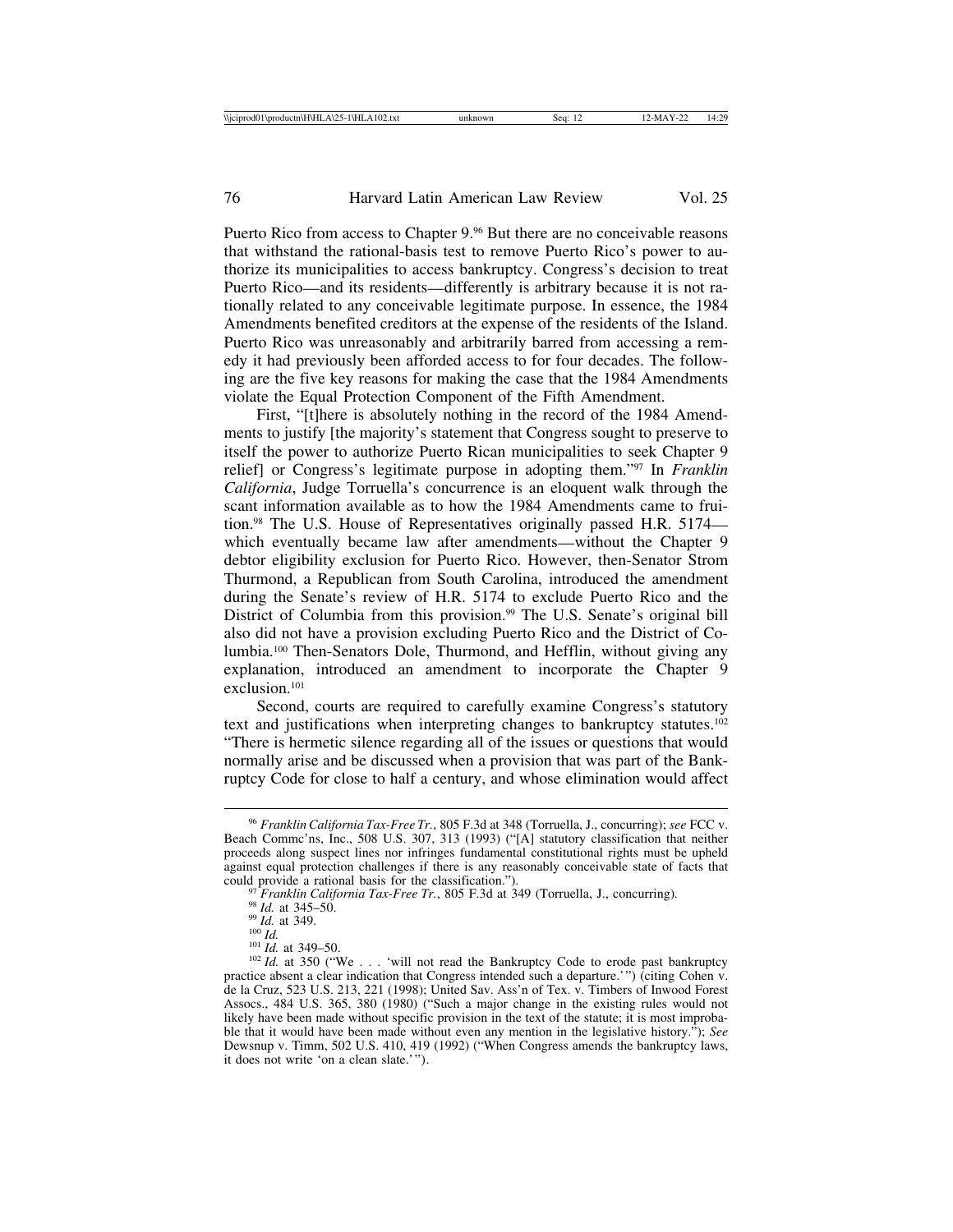millions of U.S. citizens, is deleted."103 There is nothing in the text and legislative history regarding why there should be changes to a part of the Bankruptcy Code that had been in place for nearly 50 years, and whose elimination would impact millions of U.S. citizens. Courts must find this silence alarming, as courts are required to examine these justifications.

Third, the 1984 Amendments stripped Puerto Rico of an important component of state-like functions that it formerly had the right to exercise. The Court held in 1976 that Puerto Rico has "[t]he degree of autonomy and independence normally associated with States of the Union."104 In that vein, the Third Circuit held in 2009 that "Puerto Rico has the same level of authority over its municipalities" as compared to the states.105 Moreover, in 1928 the First Circuit held that "[i]n the matter of local regulations and the exercise of police power Porto Rico possesses all the sovereign powers of a state, and any exercise of this power which is reasonable and is exercised for the health, safety, morals, or welfare of the public is not in contravention of the Organic Act nor of any provision of the Federal Constitution."106 The First Circuit has also found that "there would have to be specific evidence or clear policy reasons embedded in a particular statute to demonstrate a statutory intent to intervene more extensively into the local affairs of post-Constitutional Puerto Rico than into the local affairs of a state."107 There is no such evidence nor specific policy reasons for the differential treatment of Puerto Rico in this instance.

Fourth, the lack of access of Puerto Rico's municipalities to Chapter 9 violates the Equal Protection Component of the Fifth Amendment because absent PROMESA—creditors would be treated preferentially in Puerto Rico as opposed to the 50 states. A municipal bondholder in the 50 states would have been in a significantly riskier position as compared to Puerto Rico (where there was no access to bankruptcy pre-PROMESA) and the District of Columbia. Because Congress's power to regulate commerce uniformly under the Commerce Clause applies in full force to Puerto Rico,<sup>108</sup> it would not make sense to provide unequal treatment to bondholders who invest in Puerto Rico. The fact that Puerto Rican bonds are triple tax exempt from federal, state, and local taxes is not a sufficient reason to sustain the unequal treatment because "Puerto Rico's status in this respect is not entirely remark-

<sup>&</sup>lt;sup>103</sup> *Franklin California Tax-Free Tr.*, 805 F.3d at 350 (Torruella, J., concurring).<br><sup>104</sup> Examining Bd. of Eng'rs, Architects & Surveyors v. Flores de Otero, 426 U.S. 572,<br>594 (1976).

<sup>594 (1976).</sup> <sup>105</sup> *See* United States v. Laboy-Torres, 553 F.3d 715, 722– 23 (3d Cir. 2009) (O'Connor, J., sitting by designation) ("[C]ongress has accorded the Commonwealth of Puerto Rico 'the degree of autonomy and independence normally associated with States of the Union.'") (quoting United States v. Cirino, 419 F.3d 1001, 1003-04 (9th Cir. 2005) (per curiam)).

<sup>&</sup>lt;sup>106</sup> Franklin California Tax-Free Tr., 805 F.3d at 351(Torruella, J., concurring) (citing Armstrong v. Goyco, 29 F.2d 900, 902 (1st Cir. 1928)).

<sup>&</sup>lt;sup>107</sup> Córdova & Simonpietri Ins. Agency, Inc. v. Chase Manhattan Bank N.A., 649 F.2d 36, 41–42 (1st Cir. 1981).

<sup>&</sup>lt;sup>108</sup> *See* Trailer Marine Transp. Corp. v. Rivera Vázquez, 977 F.2d 1, 8 (1st Cir. 1992).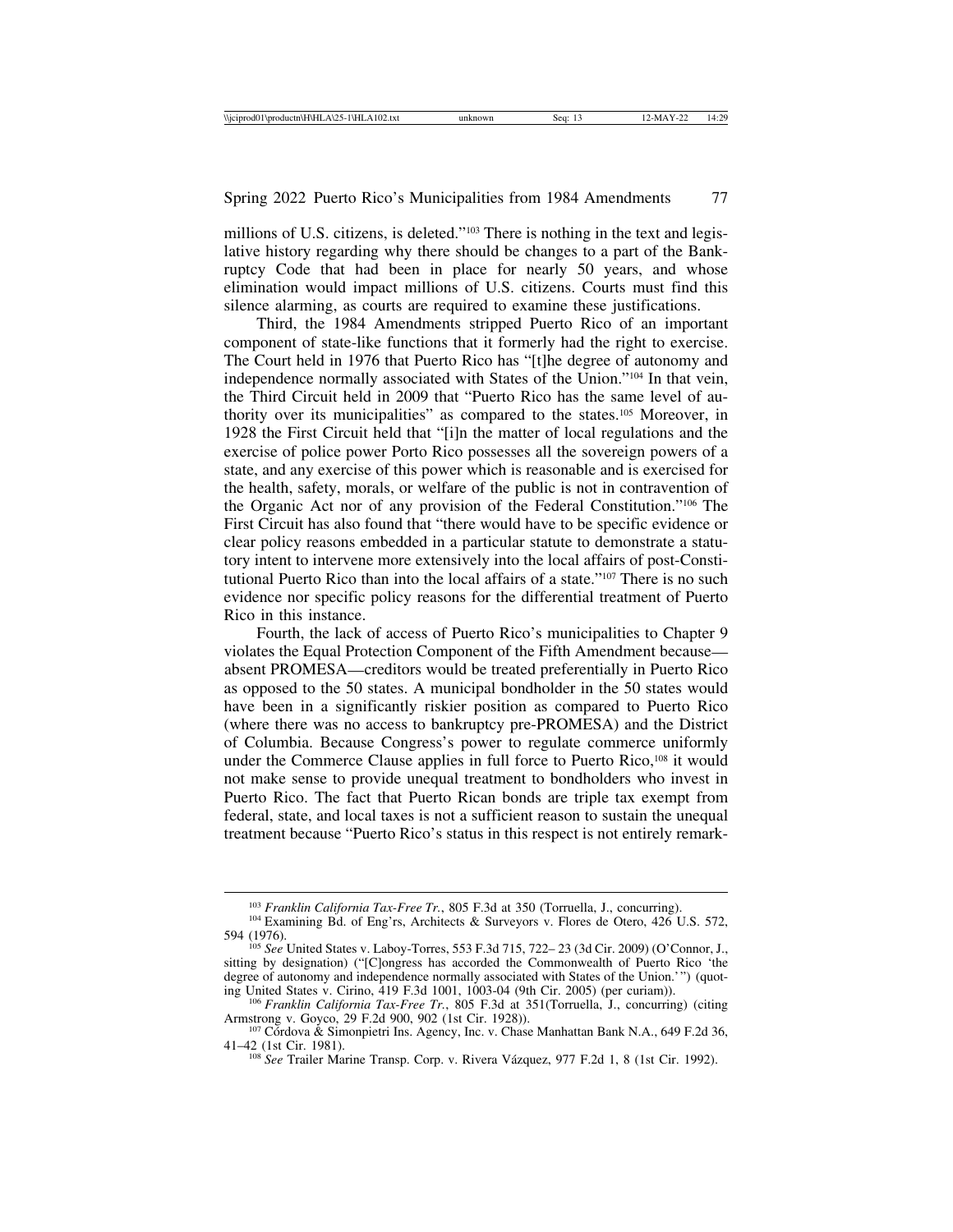able. State and local bonds have enjoyed federal tax-exempt status 'since the modern income tax system was enacted in 1913.'" 109

Fifth, this differential treatment of Puerto Rico specifically targeted a minority group for discriminatory treatment. In such cases, the rational-basis test standard does not warrant judicial deference.<sup>110</sup>

For similar reasons, the First Circuit recently decided in *Vaello-Madero* excluding Puerto Rico residents from SSI benefits violates the Due Process Clause of the Fifth Amendment.111 The *Vaello-Madero* case originated when New York resident José Luis Vaello-Madero moved to Puerto Rico and was stripped of his SSI benefits.112 Like in *Califano* and *Harris*, 113 Vaello-Madero could no longer access the SSI program due to being domiciled in Puerto Rico.114 Instead, he was entitled to a separate, Puerto Rico-specific program with far fewer benefits.<sup>115</sup> The First Circuit, upholding a decision from the District Court for the District of Puerto Rico, stated that "the Fifth Amendment does not permit the arbitrary treatment of individuals who would otherwise qualify for SSI but for their residency in Puerto Rico (those plausibly considered least able to 'bear the hardships of an inadequate standard of living')."<sup>116</sup> The future of this case, however, remains to be seen.<sup>117</sup>

Similar to the logic of *Vaello-Madero*, residents of Puerto Rico who relocate to one of the 50 states would live in a municipality and receive services from entities with access to Chapter 9 relief. This unequal treatment would certainly be barred by the Fifth Amendment. Again, "here the situation is different than in *Califano* and *Harris* because, contrary to the Supreme Court's statements in those two cases, [here there is not a] single plausible explanation as to why Congress opted for the disparate treatment of Puerto Rico."118 In response to this argument, the Federal Government might recycle its logic from *Vaello-Madero* to argue that Puerto Rico's municipalities should not get access to Chapter 9 protections because its residents do not pay federal taxes.<sup>119</sup> While most residents of Puerto Rico do

<sup>109</sup> *Franklin California Tax-Free Tr.*, 805 F.3d at 330 n.8 (citing Nat'l Assoc. of Bond Lawyers, *Tax*–*Exempt Bonds: Their Importance to the National Economy and to State and*

<sup>&</sup>lt;sup>110</sup> *See* United States v. Windsor, 570 U.S. 744, 827 (2013) ("The Constitution's guarantee of equality 'must at the very least mean that a bare congressional desire to harm a politically

unpopular group cannot' justify disparate treatment of that group.").<br>
<sup>111</sup> United States v. Vaello-Madero, 956 F.3d 12 (1st Cir. 2020).<br>
<sup>112</sup> Id.<br>
<sup>113</sup> See Califano v. Gautier-Torres, 435 U.S. 1 (1978); Harris v. Rosar

<sup>&</sup>lt;sup>114</sup> Vaello-Madero, 956 F.3d at 12.<br><sup>115</sup> See id.<br><sup>116</sup> Id. at 30 (citing Jefferson v. Hackney, 406 U.S. 535, 549 (1972)).<br><sup>117</sup> Recently, the U.S. Supreme Court granted certiorari to review *Vaello-Madero*. Sebastián Negrón-Reichard, President Biden is Not Living Up to His Promise to Treat All Puerto *Ricans Equally*, MIAMI HERALD (Apr. 5, 2021), https://www.miamiherald.com/opinion/op-ed/

<sup>&</sup>lt;sup>118</sup> Franklin California Tax-Free Tr. v. Puerto Rico, 805 F.3d 322, 354 (1st Cir. 2015) (Torruella, J., concurring).

<sup>&</sup>lt;sup>119</sup> Vaello-Madero, 956 F.3d at 12.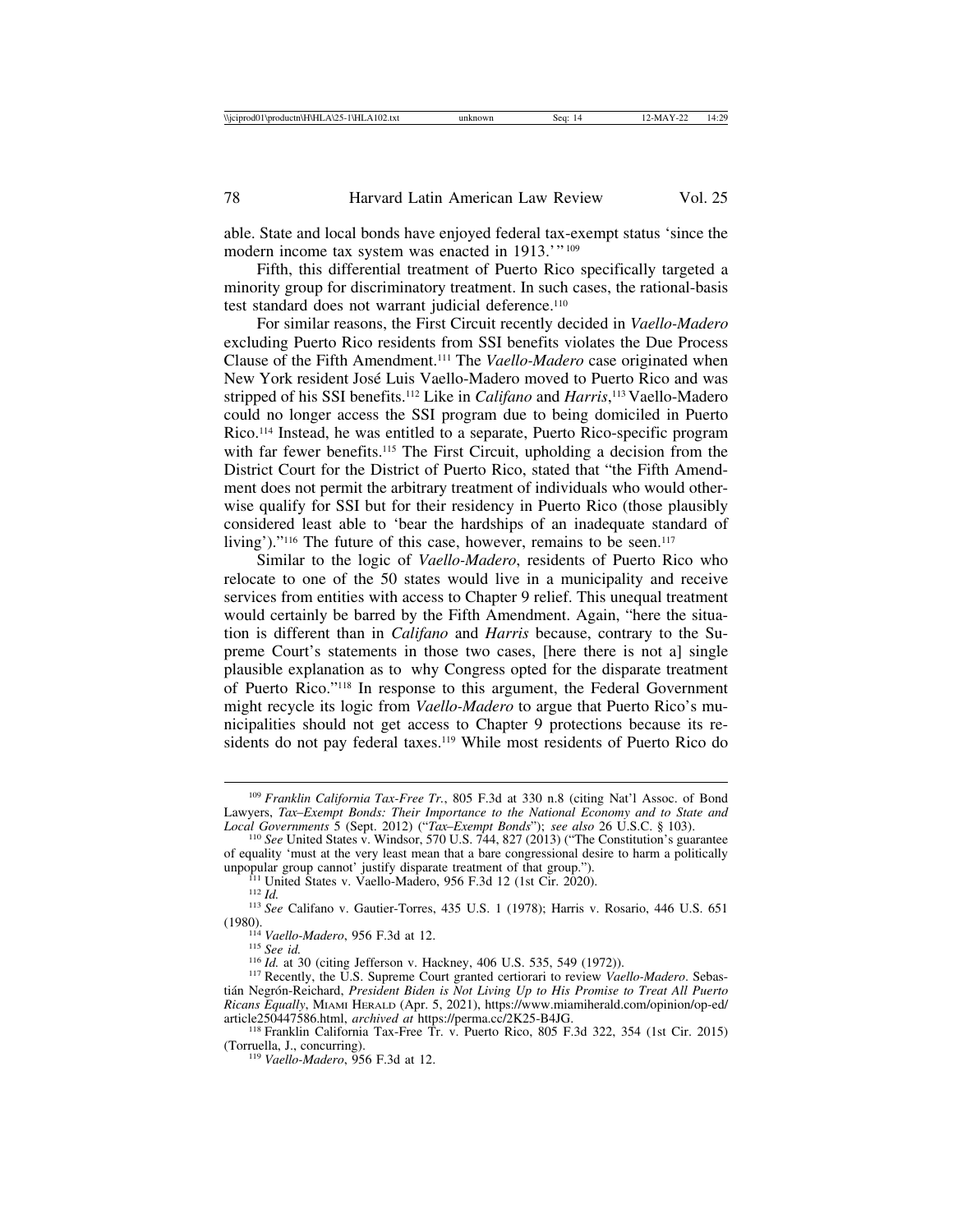not pay federal income taxes, Puerto Rico taxpayers paid over \$3.5 billion into the federal treasury in 2019.120 This sum includes "the payment of federal income taxes by residents of Puerto Rico on income from sources outside Puerto Rico for which they are liable under the Internal Revenue Code, the regular payment of federal income taxes by all federal employees in Puerto Rico,<sup>121</sup> as well as the full Social Security, Medicare, and Unemployment Compensation taxes that are paid in the rest of the United States."122 Moreover, this argument would fall on its face because the District of Columbia is also excluded from the Chapter 9 provision, $123$  but its residents do pay federal taxes.

The Court, in *Carolene Products*, established that "prejudice against discrete and insular minorities may be a special condition, which tends seriously to curtail the operation of those political processes ordinarily to be relied upon to protect minorities, and which may call for a correspondingly more searching judicial inquiry."124 Courts have held that judicial deference is warranted "absent some reason to infer antipathy" because "even improvident decisions will eventually be rectified by the democratic process."125 But in this case, there is reason to infer antipathy. Puerto Rico is excluded from the political process in Congress and this "is asking it to play with a deck of cards stacked against it."126 All in all, a case about the constitutionality of the 1984 Amendments is certainly one that would call for more searching judicial inquiry.

#### PROMESA AND THE PATH FORWARD

The passage and existence of PROMESA does not obviate the need for this discussion. First, PROMESA would have been needed regardless of mere access to Chapter 9 of the Bankruptcy Code. Even if Puerto Rico's municipalities could access Chapter 9, Puerto Rico's "state" government issued a great chunk of Puerto Rico's debt—and states themselves do not have access to a bankruptcy mechanism.127

Second, PROMESA exists for now, but what happens after its expiration date? When the Oversight Board established by PROMESA certifies that Puerto Rico has met the termination requirements established in the law,128 it is unclear what would happen in a subsequent case where a Puerto Rico municipality needs bankruptcy relief.

<sup>&</sup>lt;sup>120</sup> *See* Internal Revenue Service, SOI Tax Stats - Gross Collections, by Type of Tax and State - IRS Data Book Table 5, *archived at* https://perma.cc/84P5-AWM3.

<sup>&</sup>lt;sup>121</sup> 26 U.S.C. 933.<br><sup>122</sup> *See* 26 U.S.C. §§ 3101, 3111, 3121(e), 3301, 3306(j).<br><sup>123</sup> Brief for Gillette & Skeel, *supra* note 4, at 8.<br><sup>124</sup> *See* United States v. Carolene Prod. Co., 304 U.S. 144, 152 n.4 (1938).<br><sup>125</sup>

<sup>(</sup>Torruella, J., concurring) (citing Beach Commc'ns, 508 U.S. at 314). <sup>126</sup> *Id.* at 355. <sup>127</sup> 11 U.S.C. § 101(40). <sup>128</sup> 48 U.S.C. § 2149 (2016).